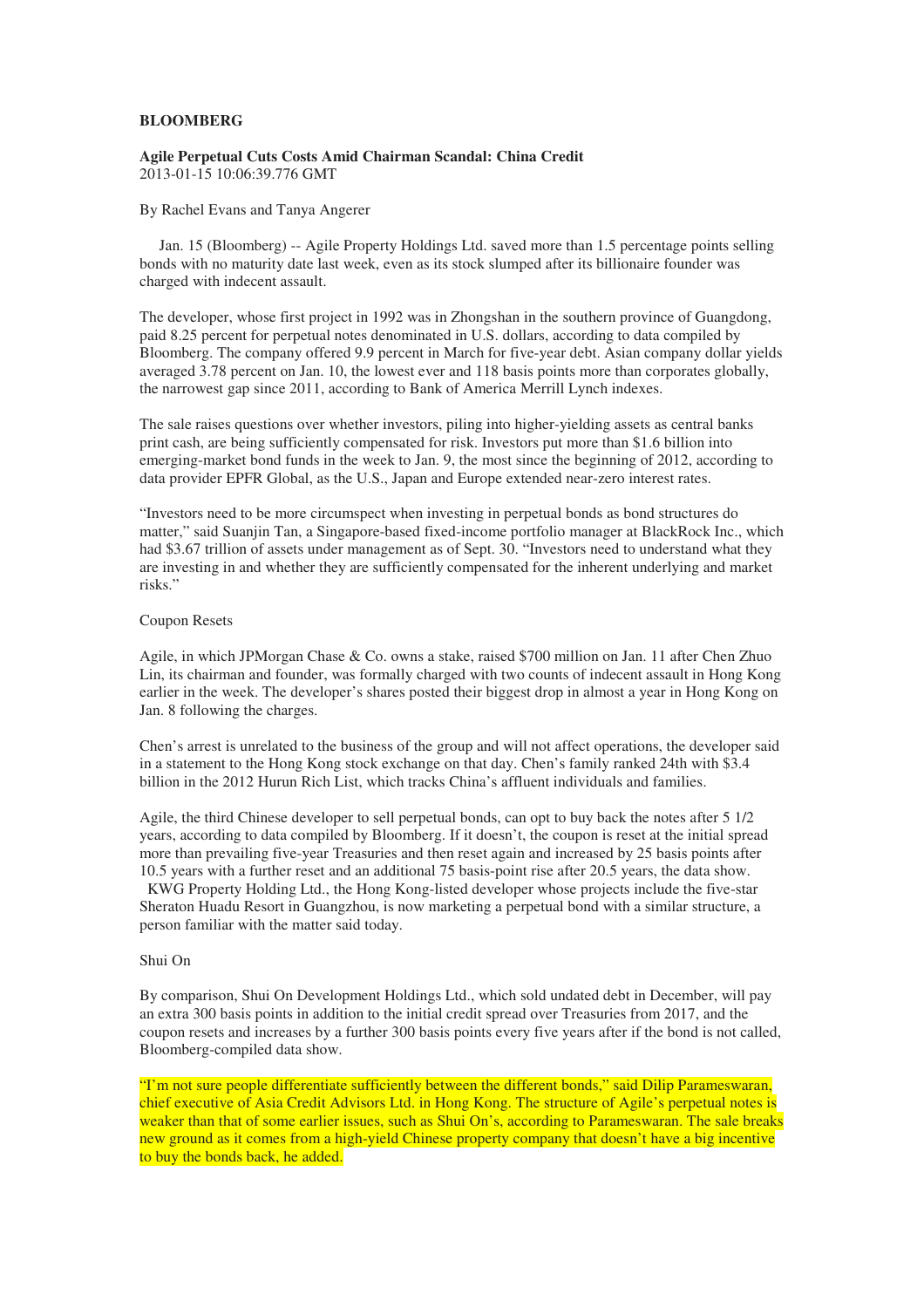### Private Banks

Agile's securities, which rank below senior debt in the event of default, will be considered as 50 percent equity when calculating financial ratios, Standard & Poor's wrote in a report dated Jan. 10. While the ratings company did not grade the notes, it said they would be "at least three notches below" Agile's BB issuer rating. S&P will stop considering the notes as equity after 5 1/2 years.

Agile received almost 10 times more orders for its perpetual debt than the number of notes available, according to a person familiar with the matter yesterday, who asked not to be identified because the details are private. Some 76 percent of the notes were allocated to private banks, the person said.

"Private banks continue to be focused on name and yield," said Lee-Shin Koh, a director covering hybrid capital in Citigroup Inc.'s capital markets origination team. "Institutional investors have and will continue to participate in perpetual bonds, but they are more demanding in terms of value and the level of premium you should be paying to a vanilla bond based on the specific structure and credit."

Agile's notes yielded 8.51 percent as of 5:42 p.m. in Hong Kong, according to prices quoted by Credit Agricole SA.

# Economic Pickup

Economic growth in China may rebound to 8.1 percent in 2013 from an estimated 7.7 percent in 2012, according to economists surveyed by Bloomberg. New home prices climbed 0.23 percent last month from November, a seventh-straight increase, and expectations for further advances boosted sales, according to SouFun Holdings Ltd.

The cost of insuring China's debt against non-payment with credit-default swaps has fallen 3.6 basis points this year to 62.7 basis points as of yesterday, according to data provider CMA, which is owned by McGraw-Hill Cos. and compiles prices quoted by dealers in the privately negotiated market. Bond risk in Asia excluding Japan has fallen 8.5 basis points during the same time period, prices from CMA show.

The yuan advanced 0.09 percent to close at 6.2136 per dollar in Shanghai today, according to the China Foreign Exchange Trade System.

#### More Risk

China's benchmark 10-year government bond yielded 3.61 percent as of yesterday, climbing from as low as 3.24 percent on July 11. Top-rated corporate debt with similar maturities paid 5.29 percent, according to Chinabond indexes.

"With rates so low, to get the return that you want from a certain sort of issuer, you may need to take more credit risk," Stephen Williams, head of debt capital markets for the Asia- Pacific region at HSBC Holdings Plc said last month. "Instead of buying corporate bonds at the senior level, if you like the name, you buy in the subordinated format."

Chinese developers may issue more than the record \$10.2 billion of bonds sold in 2012 this year, assuming that debt maturing in 2013 and 2014 is refinanced, according to Jacphanie Cheung, a director of corporate credit research at Deutsche Bank AG.

### Planned Offerings

KWG Property plans to sell perpetual notes that can be called after 5.5 years as soon as today, a person familiar with the matter said. Fantasia Holdings Group Co., the Shenzhen- based builder of boutique residences, is marketing seven-year securities, another person said.

Shimao Property Holdings Ltd. and Hopson Development Holdings Ltd. raised \$800 million and \$300 million last week respectively, Bloomberg-compiled data show. Shimao's seven-year bonds yielded 6.97 percent, as of 11:26 a.m. in Hong Kong, according to Royal Bank of Scotland Group Plc prices.